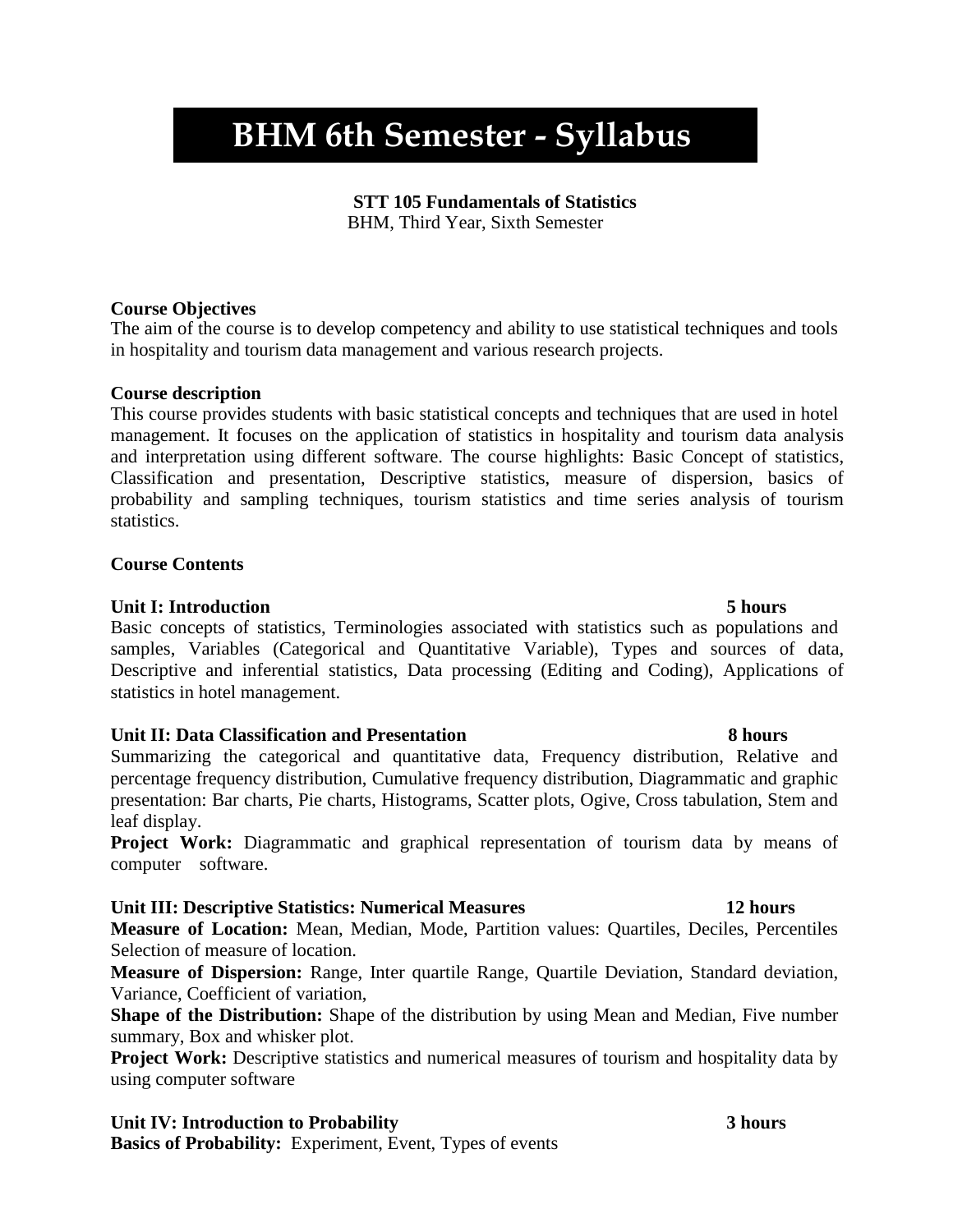### **Probability Laws:** Simple Additive and multiplicative law

# **Unit V:** Sampling Technique **5 hours 5 hours**

Census and sampling, Types of sampling (Probability and Non Probability Sampling), determination of sample size

# **Unit VII: Tourism Statistics 10 hours**

Definition of international and domestic tourist movement. Collection of data on tourist arrival, Departure and tourist expenditure, Presentation and tabulation of travel statistics. Tourism indicators measurement of Nepal.

**Time Series Analysis of Tourism Statistics:** Introduction, Components of times series, Measurement of trend: Graphical curve fitting method, Method of moving average and method of least square. Seasonal variation: method of simple average.

# **Unit VII: Simple Correlation and Regression 5 hours**

Scatter diagram, Karl Pearson correlation coefficient, Simple regression analysis.

# **Basic Texts**

- 1. Dennis J. S, Thomas A. W &Anderson, D. R. *Fundamentals of Business Statistic.* New Delhi: Cengage Learning.
- 2. Gupta, S. C. *Fundamentals of Statistics.* New Delhi: Himalayan Publishing House.

- 1. *Tourism Statistics of Nepal 2013 and latest publication,* Ministry of Culture, Tourism & Civil Aviation Planning & Evaluation Division Statistical Section
- 2. Joshi, P. R, Thagurathi, R. & Uprety, P. *Business Statistics.* Kathmandu: Buddha Academic Enterprises Pvt. Ltd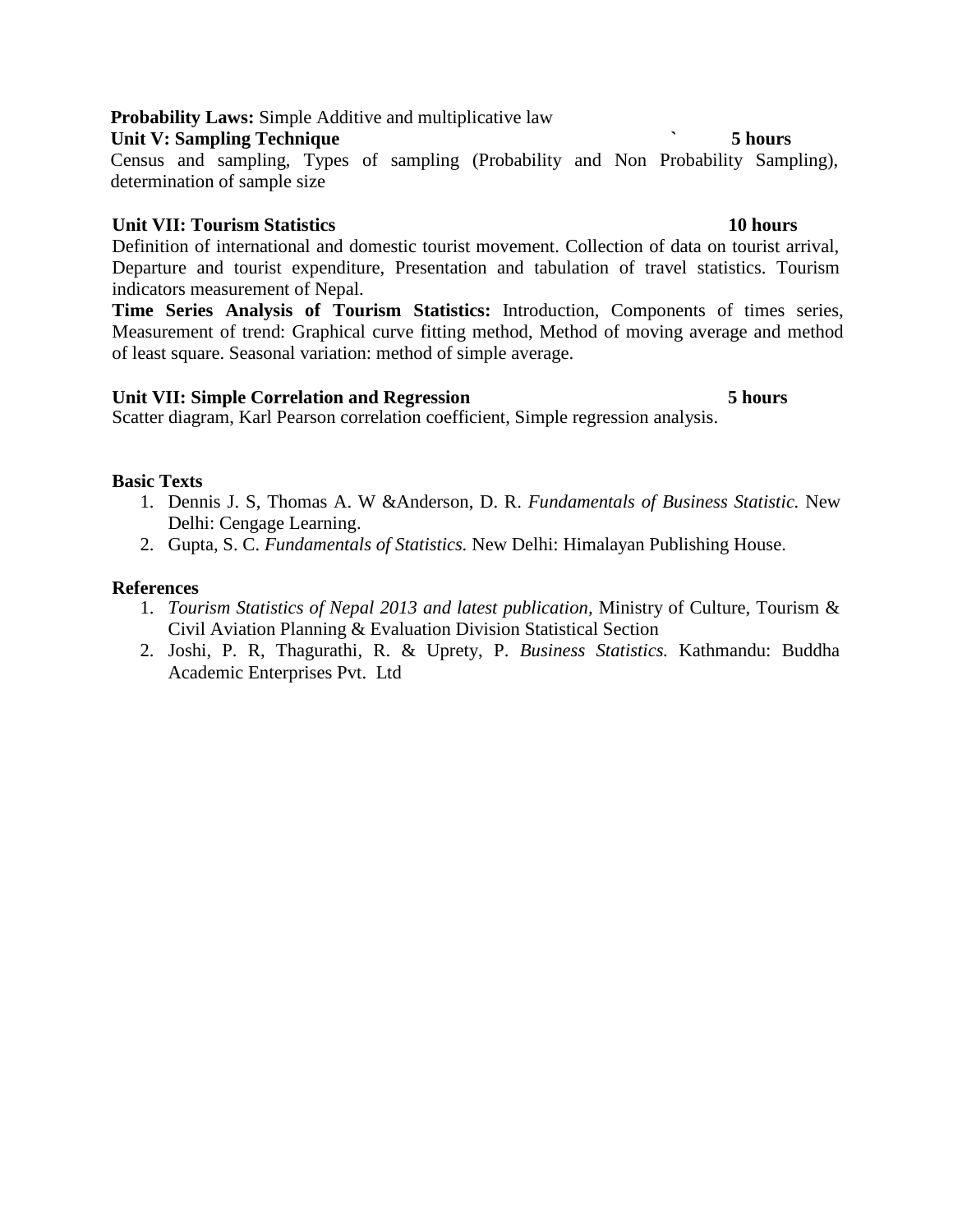### **RDM 382 Advance Room Division Management**

BHM, Third Year, Sixth Semester

### **Course Objectives**

The purpose of this course is to provide the students with a broad and integrative introduction of the hotel industry in today's world, managing the front office department as well as the concept of law regarding the hospitality industry. The course also attempts to enables the students to understand the importance of personality, team and leadership as well as to manage their career.

#### **Course Description**

This course presents a through and systematic coverage of hotel industry, front office department, managing budget and controlling costs, room selling techniques, managing service experience, hospitality law, career management and development of leadership, personality and team, service management and recovery.

#### **Course Outcomes**

By the end of this course, students should be able to:

- understand hospitality industry, business ethics, management responsibilities;
- understand and prepare financial data, manage budget, also control expense;
- understand and explain room selling technique;
- understand and explain service management and recovery as well as managing the service experience;
- understand and develop personality, leadership and team work;
- understand career and manage their career.

### **Course Contents**

### **Unit I: Hospitality Today 3 hours**

Introduction the organization and structure of hotels, Restaurants, Clubs, Cruise ships, and casino hotels, Business ethics, Franchising, Management contracts, and areas of management responsibility such as human resources, Marketing and sales, and advertising.

### **Unit II: Hospitality Accounting Concepts 4 hours**

Introduction, Concepts and procedures, The processing of hospitality financial data and the flow of financial information in the accounting cycle those results in the production of financial statements.

### **Unit III: Managing Budget and Controlling Expenses 6 hours**

Introduction, Budgeting (Types, Objective, advantage and limitations), Budget planning process, The operating budget as a control tool, Identify the skills needed and manage effectively the departmental budget, Inventory, Material classification and any related pre-opening operations. Room Division Managers role in the hotel income statements and room's division income statements

### **Unit IV: Room** Selling Techniques 5 hours **5 hours**

Introduction, Front office selling tips, Sales and marketing teams, Sales Man's BYE Laws, Service and service selling, Code of quality services, The service pyramid, Market places,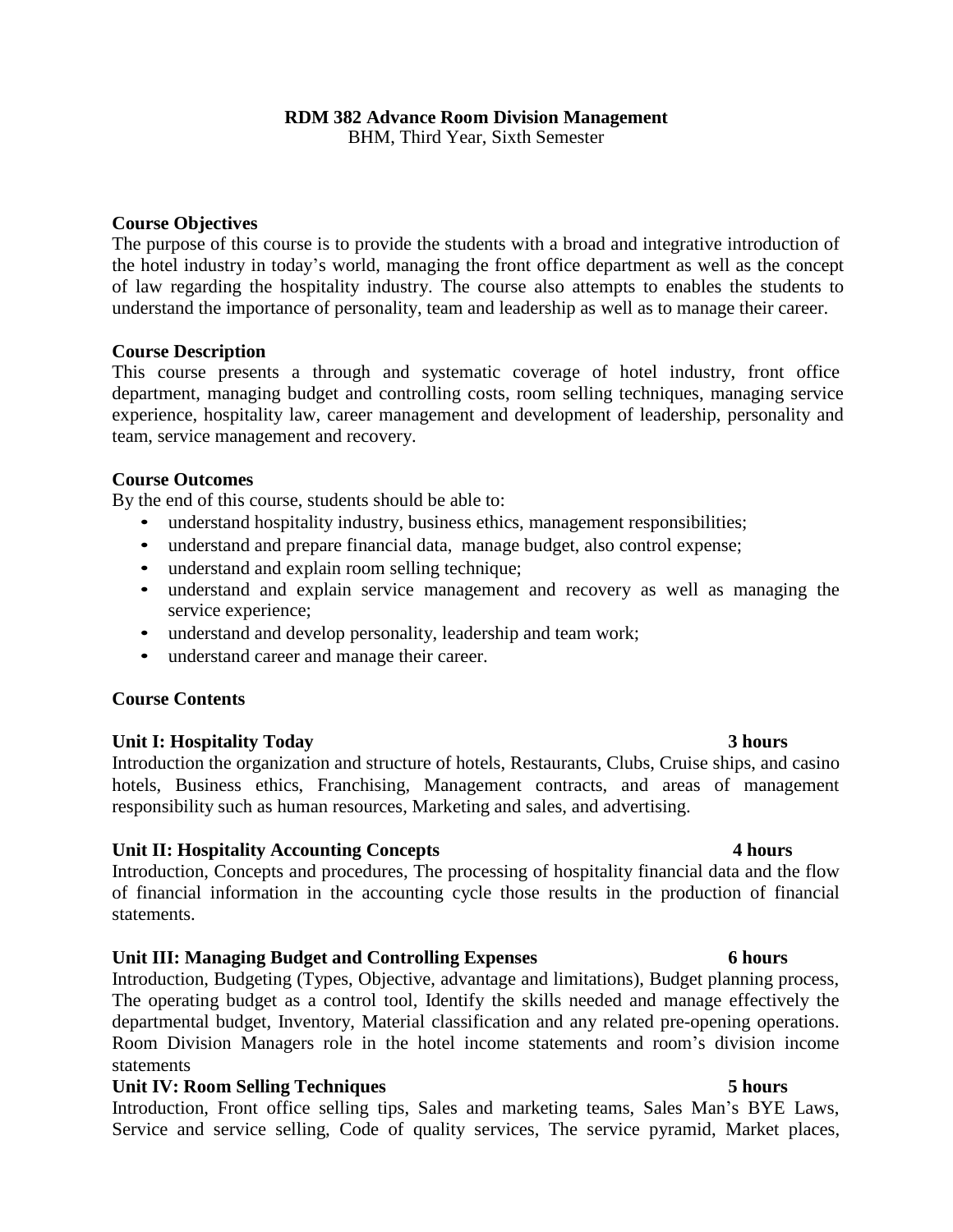### **Unit V: Service Management and Recovery 9 hours**

Introduction (Service quality, Nature of service), Guest, Guests needs (Tangible and Intangible Needs), Moment of Truth (MOT), Unhappy guest (Why do guest not come back?, Value of a loyal guest.), Basic difference between goods and services, 7 Gaps leading to customer dissatisfaction, Prescription for closing service quality gaps, Building a service quality information system, Quality service and customer care, Understanding cultural differences, Customer delight, Service recovery (Benefits of receiving complaints, Entry point for complaints, Some common causes of complaints, Turning situation into complaints, How to prevent complaints, Cause and symptom based solution, Complaint resolution procedure).

#### **Unit VI: Managing Service Experience 4 hours**

Introduction, Experience economy, Why care about experiences?, Trends to be addressed for successful services, Creating successful and satisfying experiences, Key dimensions to focus on during experience creation (Engagement, Context, Time), Evaluating service experience.

### **Unit VII: Personality, Leadership and Team Work 6 hours**

*Introduction, Personality* (Personality determinants, Personality traits/ characteristics, The Big Five Model, Matching personality and Jobs, Emotional Intelligence).

*Leadership* (The nature of leadership, Manager vs. Leaders (Difference), Functions of Leadership, Top 10 leadership qualities).

*Team Work* (Team, Types of teams, Difference between group and team, Quality circles, Team building (How to build successful work teams).

### **Unit VIII: Career and Career Management 4 hours**

Introduction, Career, Career management, Career development (internal and external career), Career stages, Need and objectives for career planning, Process of career planning and development, Employees role in career planning and development, Managers role in career planning and development.

### **Unit IX: Interpersonal Communication 2 hours**

Basic communication system, Communication process, Hotel interdepartmental communication, Barriers of communication.

### **Unit X: Understanding Hospitality Law 5 hours**

Introduction, Overview of legal obligations, Front office contracts for guest accommodation (Contract basics, Accommodation of guests), Front desk and legal concerns: Guest Safety (Guest Privacy, Guest Removal, Guest Property, Guest Nonpayment, Illness and Death in Guest rooms), the hotel and its employees, and laws relating to general hotel.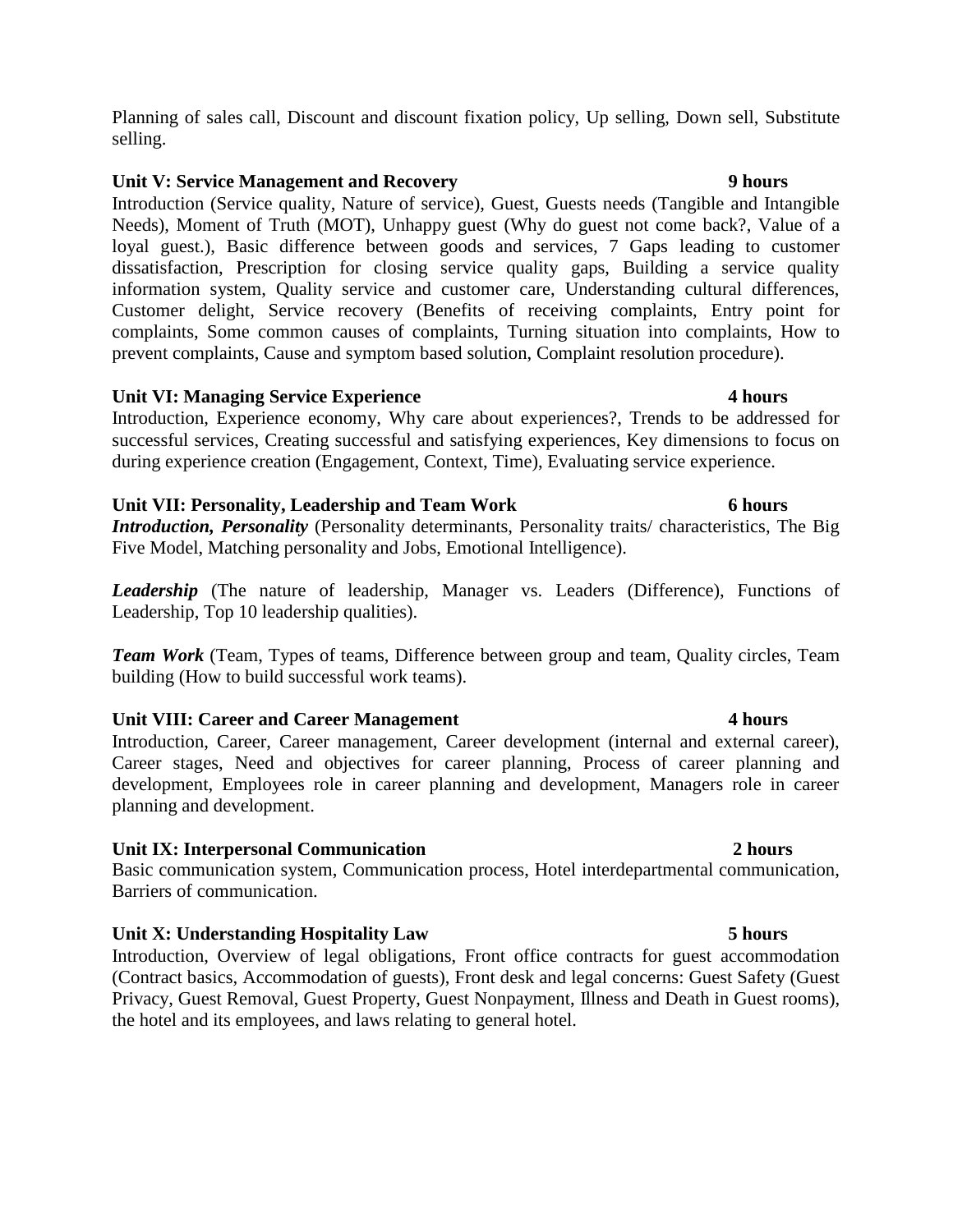#### **Basic Texts**

- 1. Tewari, J. R. *Hotel Front Office – Operations and Management.* New Delhi: Oxford University Press.
- 2. Bhatnagar, S. K. *Front Office Management: New Delhi:* NCR Frank Bros. & Co.
- 3. Andrews, S. *Front Office Management & Operations:* New Delhi: Tata McGraw Hill

- 1. Andrews, S. *Hotel Front Office – A Manual Training:* New Delhi: Tata McGraw Hill.
- 2. Kasavan, L. M., & Brooks, R. M. *Managing Front Office Operations:* AH & LA, Michigan.
- 3. Woods, R. H., Ninemeier, J. D., Hayes, D. K., & Austin, M. A. *Professional Front Office Management:* Pearson Education.
- 4. Kotler, P., Bowen, J. T., & Makers, J. C. *Marketing for Hospitality & Tourism:* Pearson Education.
- 5. Metters, Metters, K. Pullman, & Walton. *Service Operation Management:* Cenage Learning.
- 6. Dessler, G., & Varkey, B. *Human Resource Management*: Pearson Education.
- 7. Berg. J. G., & Baron, R. A. *Behavior in Organization:* Prentice Hall India.
- 8. Robbins, S. P., Judge, T. A., & Sanghi, S. *Organizational Behavior:* Pearson Education.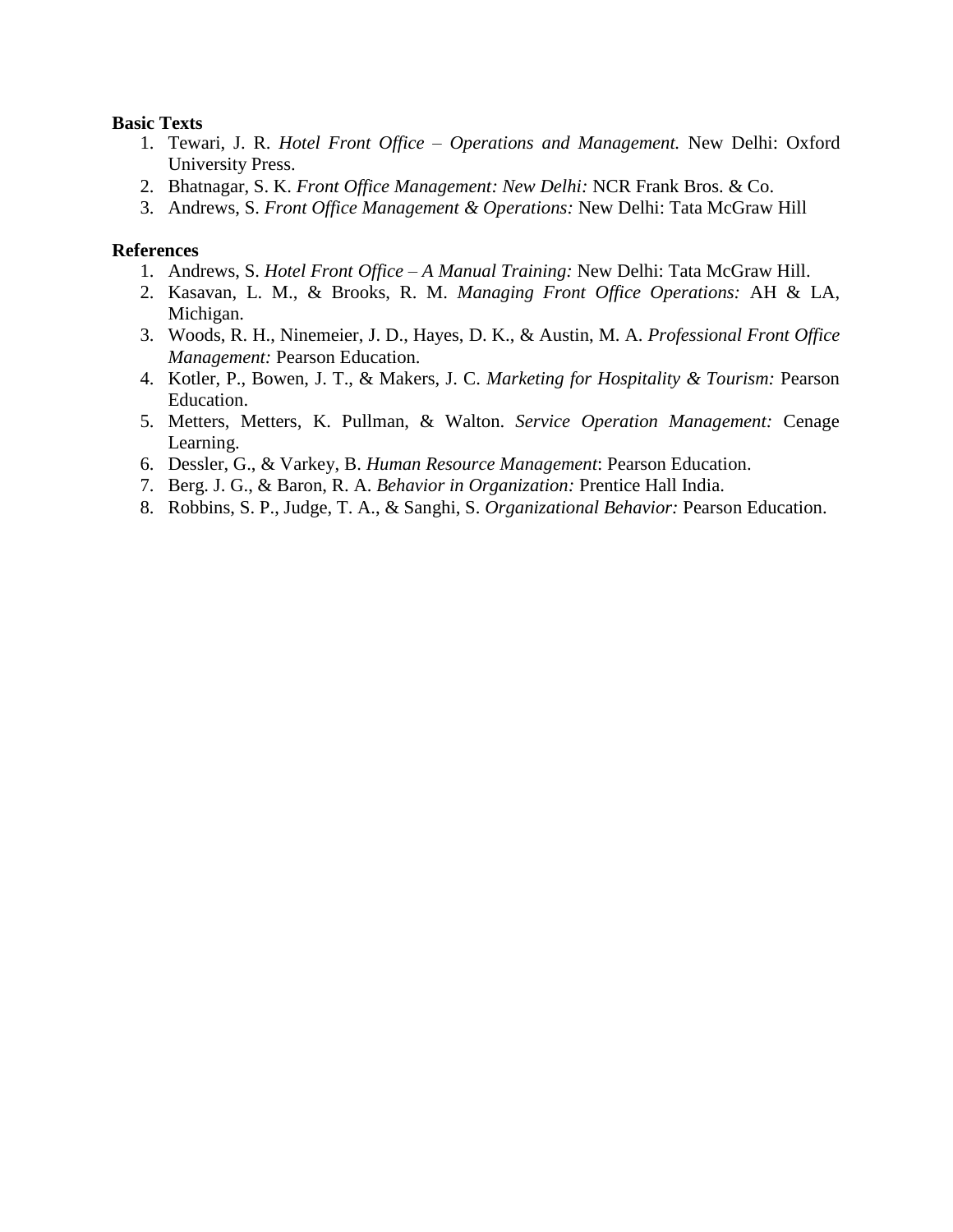BHM, Third Year, Sixth Semester

### **Course Objectives**

The purpose of this course is to provide students with managerial knowledge and skill of food production department applicable to the catering industry. Students will develop their skill in designing and engineering menu, costing recipes and also have thorough knowledge in bakery productions.

#### **Course Description**

This course presents a thorough and systematic coverage of theoretical and practical aspects of bakery and pastry production, equipment and their operating procedures, menu designing, costing and evaluating, operating procedures of in-flight catering, and supervising food production department, kitchen communication, and quality assurance in food industry.

### **Course Outcomes**

By the end of this course, students should be able to;

- understand and explain the bakery design and layout and bakery products;
- understand and explain the kitchen and bakery equipment and their operational procedures;
- understand and explain the kitchen supervisory functions;
- understand and explain the menu redesigning and engineering;
- understand and explain the recipe costing and pricing;
- understand the planning of functions;
- understand and explain the in-flight catering procedures;
- understand and explain kitchen communication with stakeholders;
- explain the quality assurance applications in food industry.

### **Course Contents**

### **Unit I: Bakery 7 hours**

Design and layout of bakery, Baking goods, Breads of the World (French, Italian, German, U K, USA), Introduction of raising, thickening and coloring agents (varieties of yeast, dough improver, pectin, bicarbonate of soda, cream of tartar, agar agar, gelatins, food dyes) used in bakery and pastry, Confections (coconut, marzipan fruits, mixed peels, gum drop diamonds, candy violets, baking chocolate, sugar drop, glace cherry).

### **Unit II: Cake and Pastry 4 hours**

Basic composition of classical cakes and pastry, Modern trend of cake and pastry making, Types of cakes and their classification, Approach to cake decoration and serving, Writing and piping on cakes.

### **Unit III: Kitchen & Bakery Equipment 3 hours**

Specific equipment and their operating procedures, Care and maintenance, Latest equipment (induction cookers, infrared cookers, oriental cooking ranges, gastro norm, modern equipment for making cakes and pastries)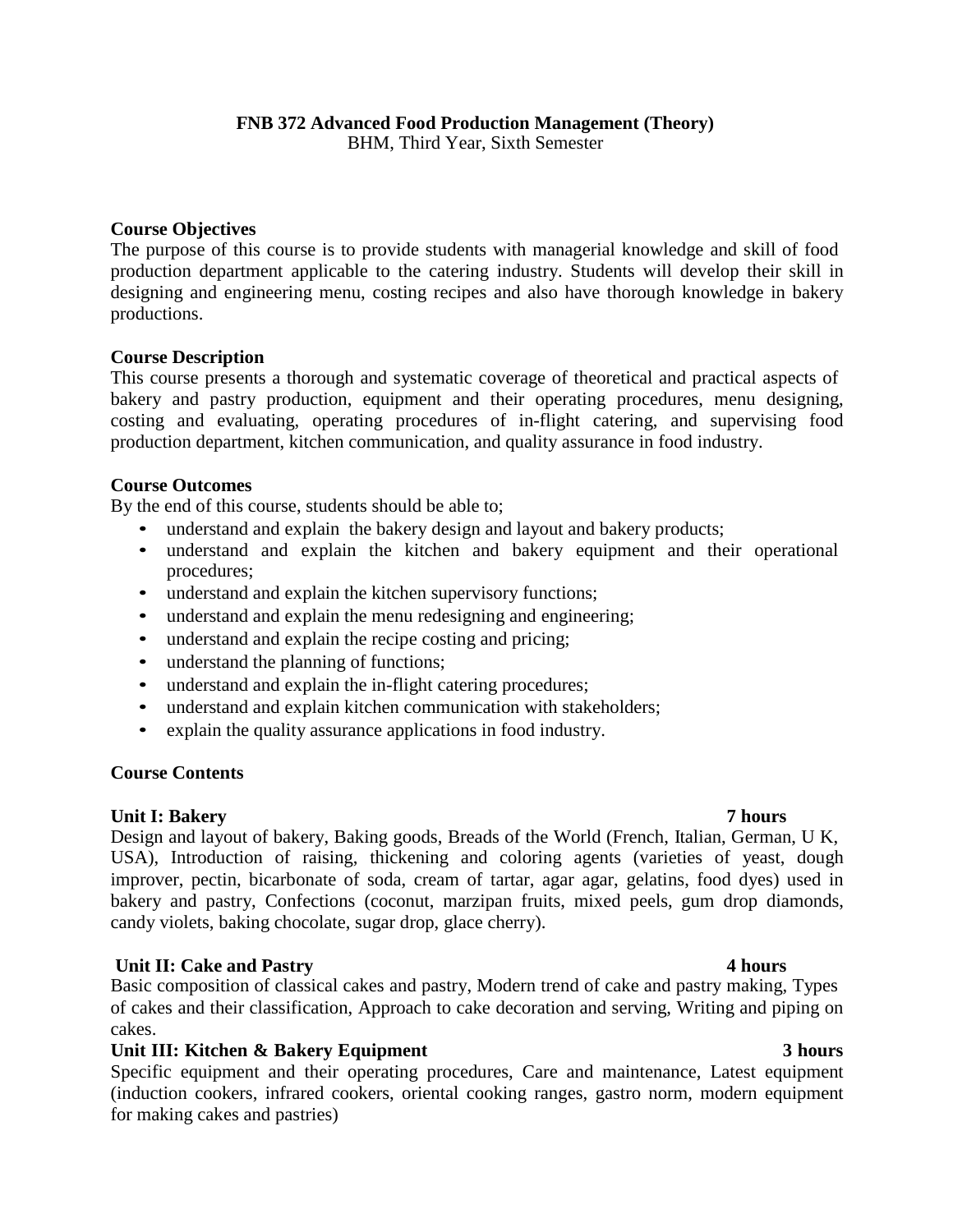# **Unit IV: Production Management 4 hours**

Introduction, Kitchen organization, Allocation work & duty rosters, Production planning & scheduling, Production quality and quantity control, Forecasting and budgeting.

# **Unit V: Recipe Costing and Pricing 6 hours**

Standard recipe, Recipe calculation, Canned and drained weight test, Yield calculation, Standard portion cost.

# **Unit VI: Menu Engineering 6 hours**

Menu redesigning and developing, Menu evaluation and engineering, Menu engineering grid, Menu engineering work sheet, Computing the cost of menu, Yield management.

# **Unit VII: In-flight Catering 3 hours**

*Introduction,* Design of in-flight food production kitchen, Work flow process, Production planning, Production control.

# **Unit VIII: Training and Development of Kitchen Staffs 3 hours**

Introduction, Induction training, Professional skill based training, On the Job training, Internship, Deskilling, and Multi-skilling.

# **Unit IX: Kitchen Communication 3 hours**

*Introduction,* Communication with internal customers (inter departments), External customers such as suppliers, medias, guests, local food inspections authority etc.

# **Unit X: Quality Assurance in Food Industry 5 hours**

*Introduction,* Aspects of health and safety in food industry, application of hazard analysis and critical control points (HACCP), ISO 22000, and Signage in the kitchen environment.

# **Unit XI: Case Study 4 hours**

# **Basic Texts**

- Foskett, D. & Ceserani, V. *Theory of Catering:* London: Book Power.
- Bali, P. V. *Food Production Operations:* New Delhi: Oxford Press Publication.

- Bali, P. S. *Quantity Food Production Operations:* New Delhi: Oxford Press Publication.
- Pauli. E. *Classical Cooking the modern way:* New York: Van Nostrand Reinhold.
- Gringson, J. *The Book of Ingredients:* Spain: Michel Joshef Ltd.
- Graham, D. & Peters, M. *Cookery for Hospitality Industry*: Cambridge University Press.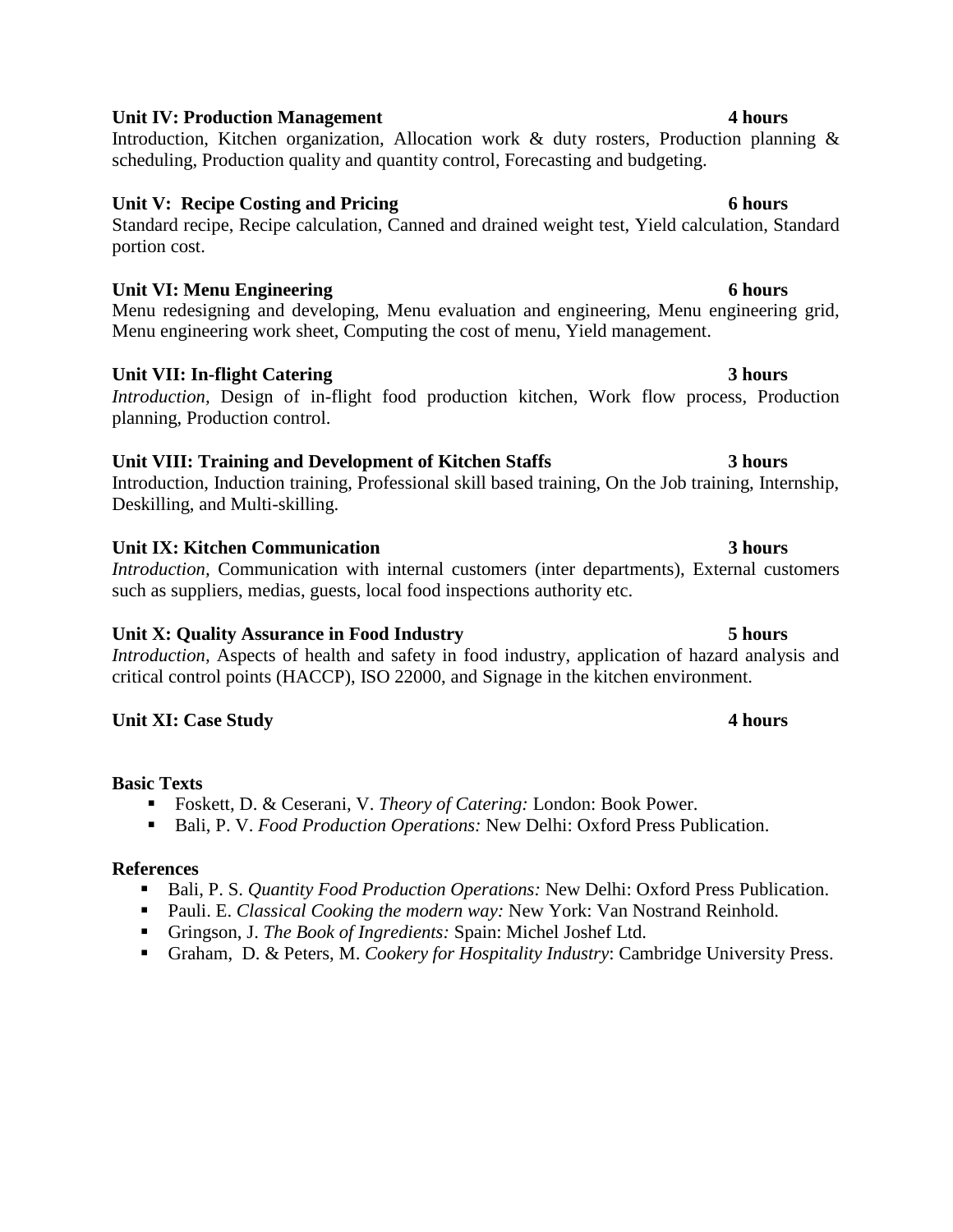# **FNB 372 Advanced Food Production Management (Practical)**

BHM, Third Year, Sixth Semester

### **Course Objectives**

The purpose of this course is to provide students with managerial thorough knowledge and skill in bakery and pastry productions applicable for small to large catering establishment.

#### **Course Description**

This course presents a thorough and systematic coverage of theoretical and practical aspects of bakery and pastry production, ingredients and equipment used in bakery and pastry productions.

#### **Course Outcomes**

By the end of this course, students should be able to;

- prepare varieties pastes products;
- prepare varieties of breads;
- prepare chocolates products;
- prepare icing for cake decoration;
- prepare sweets and desserts.

#### **Course Contents**

#### **Pastry/Bakery**

French, German, Italian, U K, USA breads, Laminated dough and paste products such as Danish, Croissants, Puffs, Doughnuts, Cookies, Chocolates, Fondants; Hot, cold and frozen sweets and desserts.

- 1. Foskett, D. & Ceserani, V. *Practical Cookery:* London: Book Power.
- 2. Bali, P. V. *Food Production Operations:* New Delhi: Oxford Press Publication.
- *3.* Pauli. E. *Classical Cooking the Modern Way:* New York: Van Nostrand Reinhold.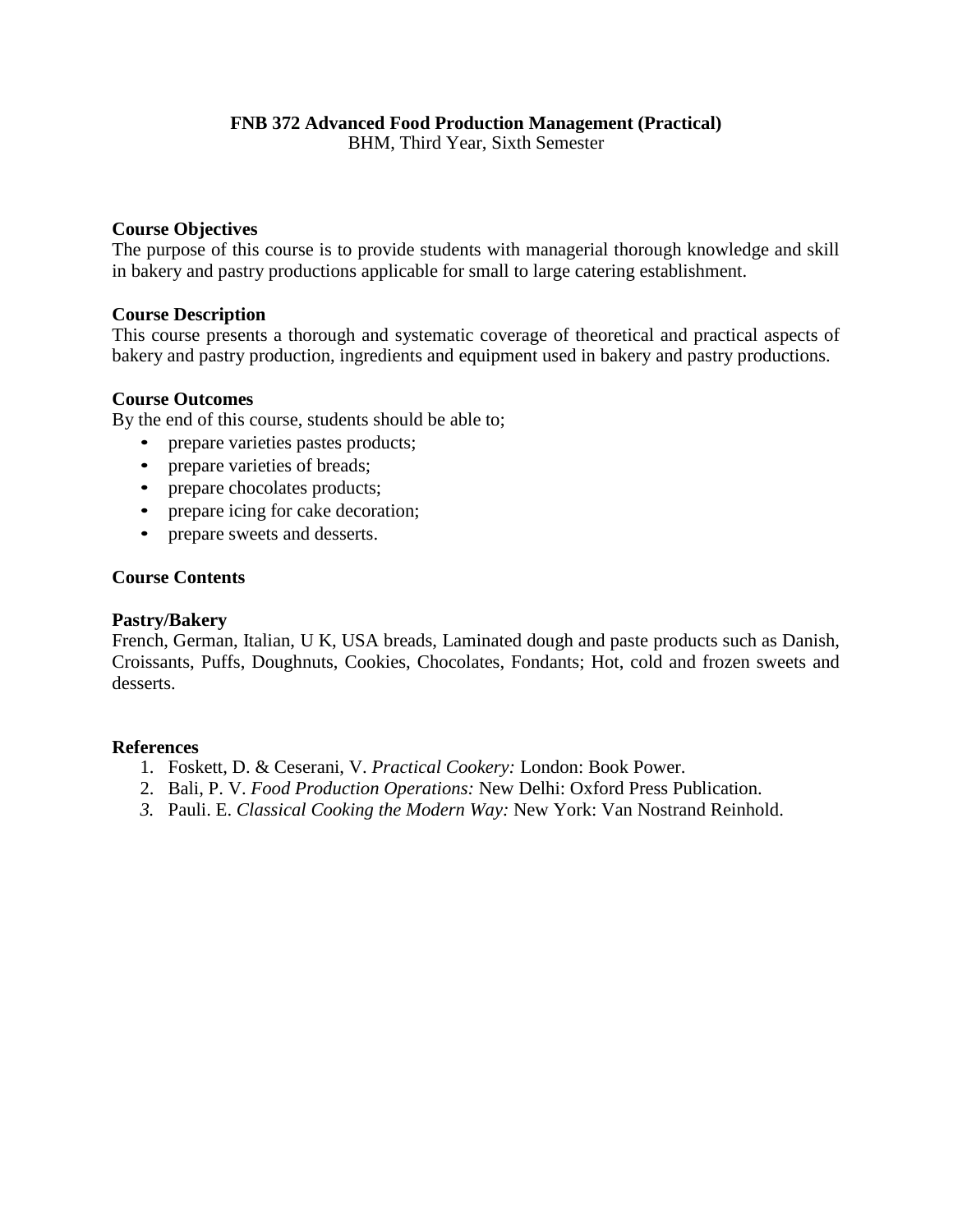### **FIN 133 Fundamentals of Financial Management**

BHM: Third Year, Sixth Semester

#### **Course Objectives**

The aim of this course is to impart the fundamental knowledge of financial management to the students and enhance their analytical knowledge and skills in financial management of related industry through industry specific cases.

### **Course Description**

This course is designed focusing the students who study only one semester course of financial management, and therefore it covers only the fundamental aspects of financial management. This course introduces financial concepts and principles, and explains how they apply to specific operations in non-financial service sectors such as hospitals, hotels, IT and travel businesses. This course covers introduction to financial management environment, financial statements and analysis of service industry, risk and return, time value of money, raising capital, cost of capital, capital budgeting, capital structure and leverage, dividend policy and working capital management.

#### **Course Outcomes**

By the end of this course, students should be able to:

- understand the basics of financial management, forms of organization of non-financial service industry and structure of financial markets and institutions;
- understand and analyze the financial statements of service industry using the key financial ratios;
- raise funds from the financial markets:
- apply the concept of time value of money to work out the value of different types of cash flows;
- calculate the component and composite cost of capital;
- apply the different techniques of capital budgeting to select the projects;
- understand basic aspects of capital structure and leverage; and
- explain dividend decision policies; and
- discuss the concepts and components working capital, and calculate the working capital cash flow cycle.

### **Course Contents**

#### **Unit I: Financial Management and Its Environment 6 hours**

Nature of financial management; Finance functions; Role of the financial manager; financial goals; Forms of organizations; and an overview of financial institutions and markets.

#### **Unit II: Financial Statements and Analysis 6 hours**

Understanding financial statements: Income statement, Cash flow statement and balance sheet; Common size balance sheet; Ratio analysis: Short-term solvency measures, Long-term solvency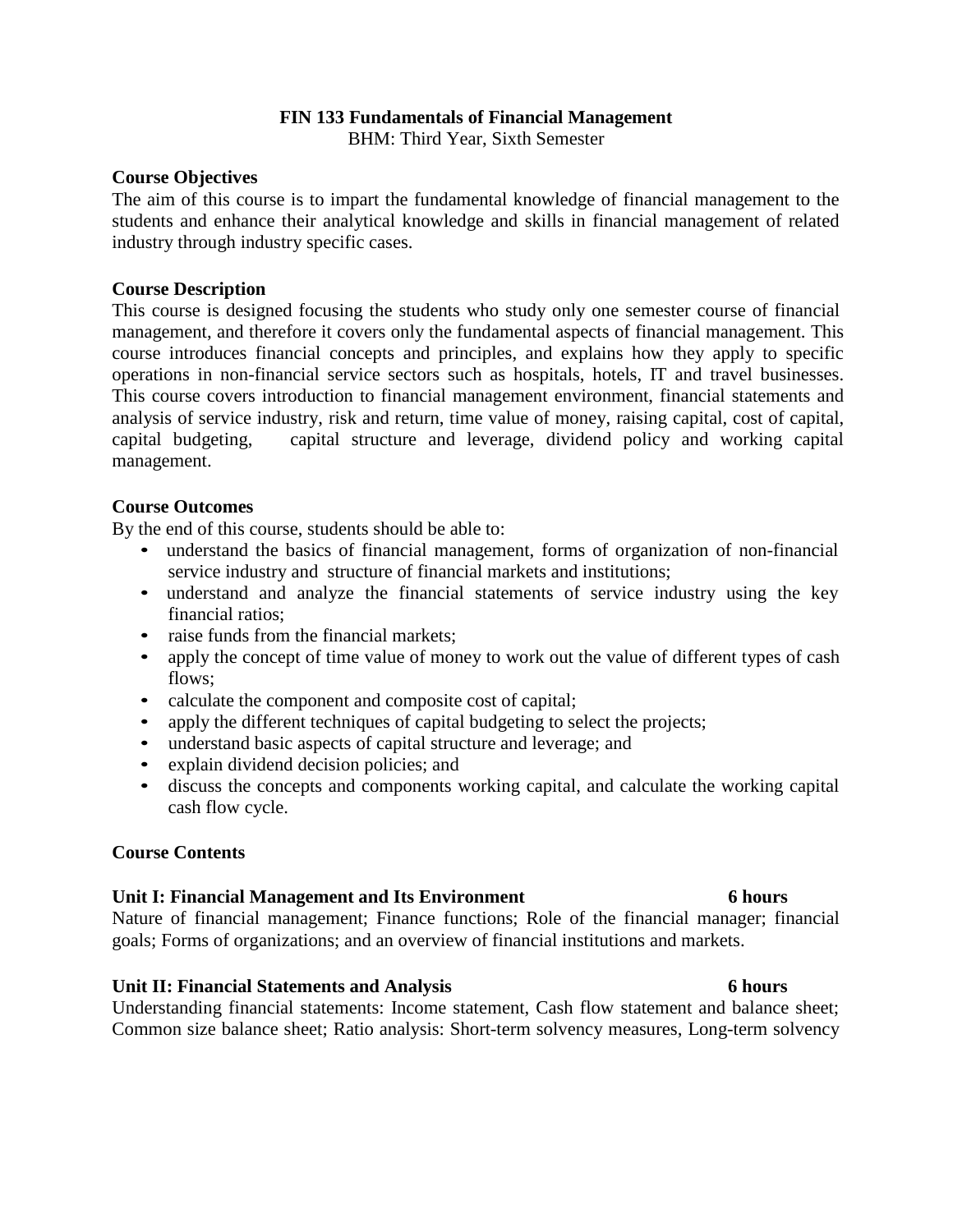measures, Asset management measures, Profitability measures, Market value measures, The DuPont identity; Use and limitation of financial ratios.

### **Unit III: Time Value of Money 6 hours**

Concept of time value of money; Present values and discounting; Future values and compounding; Annuities and perpetuities; Effective interest rate and average percentage return; Application of time value of money in hospitality industry.

# **Unit IV: Raising Capital 7 hours**

Short-term versus long-term capital; Term loan; Bonds: meaning, types, Bond innovation; Preferred stock; Common stock: equity account in balance sheet, Rights and privileges of common stockholders; Cost and benefit of debt versus equity; Methods of selling securities; Initial public offerings; Concept and functions of investment bankers; Concept of venture capital; and concept of lease financing.

### **Unit V: Cost of Capital 4 hours**

Concept of cost of capital; Component cost of capital: Debt, Preferred stock, Common stock, Retained earnings; Weighted average cost of capital, Application of cost of capital in financial decision making in hospitality industry.

# **Unit VI:** Capital Budgeting 6 hours **6 hours**

Concept of capital budgeting; Types of projects; Capital budgeting techniques – payback period, NPV, IRR, Comparison of NPV with IRR, and profitability index; and application of capital budgeting techniques.

# **Unit VII: Capital Structure 4 hours <b>4 hours**

Concept of capital structure and financial structure; Setting target capital structure; Factors affecting capital structure; Business risk and financial risk; Operating and financial leverage.

### **Unit VIII: Dividend Decision 4 hours**

Concept of dividend; Cash dividend versus stock dividend; Dividend payment process; Stock dividend and stock split.

# **Unit IX: Working Capital Management 5 hours**

Concepts and components of working capital; Importance of working capital management; Types of working; Factors affecting working capital; and working capital flow cycle.

### **Basic Texts**

Ross, S. A., Westerfield, R. W., & Jordan, B. D*. Fundamentals of corporate finance*. New Delhi: Tata McGraw-Hill.

- 1. Gapenski, L. C. *Healthcare finance: an introduction to accounting and financial management*. Chicago: Health Administration Press.
- 2. Andrew, W. *Financial management for hospitality industry.* USA: American Hotel and Lodging Association (AHLA).
- 3. Iyengar, A. *Hotel finance*. New Delhi: Oxford University Press.
- 4. Brigham, E. F., & Houston, J. F. *Fundamentals of financial management.* Singapore: Thomson South-Western.
- 5. Pradhan, R. S. et al. *Fundamentals of financial management*. Kathmandu: Buddha Education Publishers.
- 6. Manandhar, K. D. et al. *Fundamentals of financial management*. Kathmandu: Khanal Publication.
- 7. Paudel, R. B., Baral, K. J., Gautam, R. R., & Rana, S. B. *Financial management*. Kathmandu: Asmita Books Publishers and Distributors.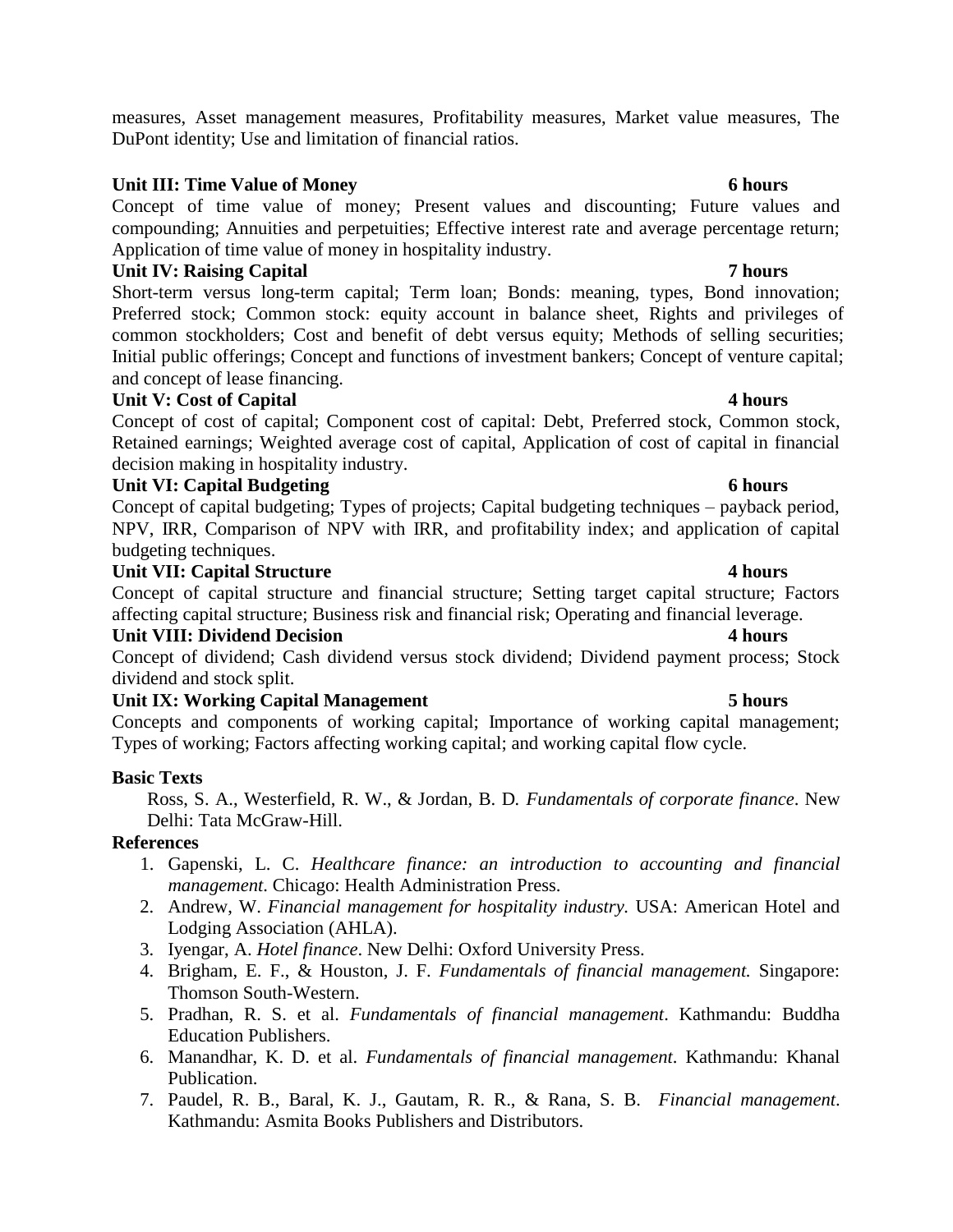BHM, Third Year, Sixth Semester

#### **Course Objectives**

The main objective of this course is to introduce students the various facets of people management in a working environment with special emphasis on hospitality industry. In the service sector, a polished and professional interpersonal behavior is of prime importance and concern at all levels. This course will equip students with the basic knowledge and understanding the human behavior at work.

#### **Course Description**

This course is a step-by-step description of the varied elements of handling human resource in an organization with focus on the hospitality sector. It focuses on planning and recruiting, development, evaluating, compensation and labor issue, safety and turnover of human resources.

#### **Course Outcomes**

By the end of this course the students should be able to:

- plan and recruitment of the best available human force;
- facilitate skill enhancement activities to the employees at various levels;
- evaluate of workers' performance and various performance appraisal methods;
- analyze compensation packages justified to the contribution of the workers;
- acquire negotiation and collective bargaining concepts and skill;
- understand health, Safety, and Employee Assistance Programs (EAPs);

#### **Course Contents**

#### **Unit I: Planning and Recruiting 8 hours**

# *Introduction, Planning Human Resources*: Factors affecting planning; Demand and supply of Human resources, Labour market scenario in the hospitality industry.

*Recruitment: T*he pre recruitment process, Internal and external recruiting, Recruiting from the applicant's viewpoint, Human Resource Information System (HRIS), Outsourcing.

*Selection*: Reliability and validity, Selection steps, Selection techniques, Reference checks and recommendations, Employment interviews.

#### **Unit II: Human Resource Development 6 hours**

*Introduction*: Orientation and Socialization – Orientation goals, Planning orientation programs, who should socialize new comers, Approaches to socialization.

*Training and Development*: Developing needs assessment, The training cycle, Developing a training program, Choosing training methods, Evaluating training, Career development.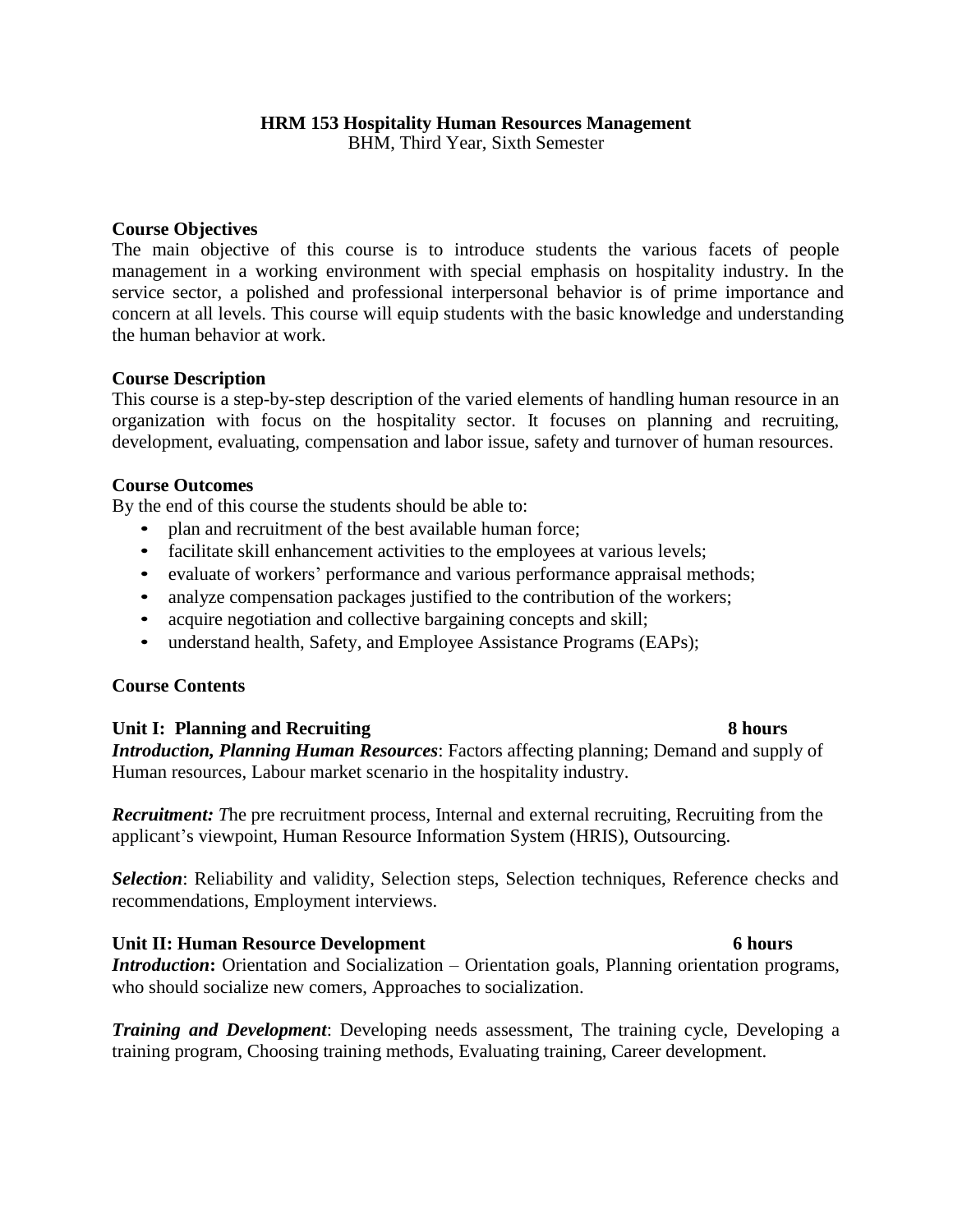### **Unit III: Evaluating Employee Performance 8 hours**

# *Introduction*: Functions of performance appraisals, Potential problems with performance appraisals, Who should evaluate performance.

*Principal Appraisal Rating Systems***:** Trait based, Behavior based, and result based,

*Methods of Appraising Performance***:** Ranking methods, Forced distribution; Graphic rating scale; Behaviorally Anchored Rating Scales (BARS), Behavior Observation Scale (BOS), narrative essays, Critical incidents, Management By Objectives (MBO).

*Performance Appraisal Training***:** Frequency of performance appraisals.

# **Unit IV: Compensation and Labor Issues 10 hours**

*Introduction*: Compensation administration – Major influences on compensation plans, Motivating employees, Job worth, Establishing pay structures, Current issues in compensation administration.

**Incentive and Benefit Administration:** Effective incentive programs, Individual and group incentives, Employee benefits.

*Labor Unions:* Features, objectives and types of trade unions, Why do workers join trade unions, history of trade unions, Trade union goal accomplishment strategies and actions, Challenges facing the trade union movement, Union free organizations.

*Negotiation and Collective Bargaining:* Issues in bargaining, Reasons behind bargaining, Preparing for negotiation, Choosing a negotiation team, Negotiation strategies, Mediation and arbitration, Strikes, Grievances.

# **Unit V: Safety, Discipline, and Ethics 8 hours**

# *Introduction, Occupational Safety and Health Act of 1970 (OSHA):* Legislation coverage and scope, Enforcement of OSHA standards, Employee rights under OSHA, Hospitality and OSHA; measuring health and safety

*Employee Stress and Emotional Health:* Sources of stress, Stress scores of hotel managers, Consequences of stress, Stress reduction

*Employee Assistance Programs (EAPs*): Setting up EAPs; cost saved by EAPs

*Other issues in safety and health:* Acquired Immune Deficiency Syndrome, Depression among employees; Wellness programs, Smoking in the workplace, Work life/ home life issues.

# **Unit VI: Turnover, Discipline and Exits 8 hours**

*Introduction, The turnover problem:* Determining turnover rates, The cost of turnover, Causes of turnover, Retention programs, Turnover remedies, The impact of diversity on turnover, Keys to successful retention programs.

*The use of discipline:* Laying the groundwork, Approaches to administering discipline, Appeals mechanisms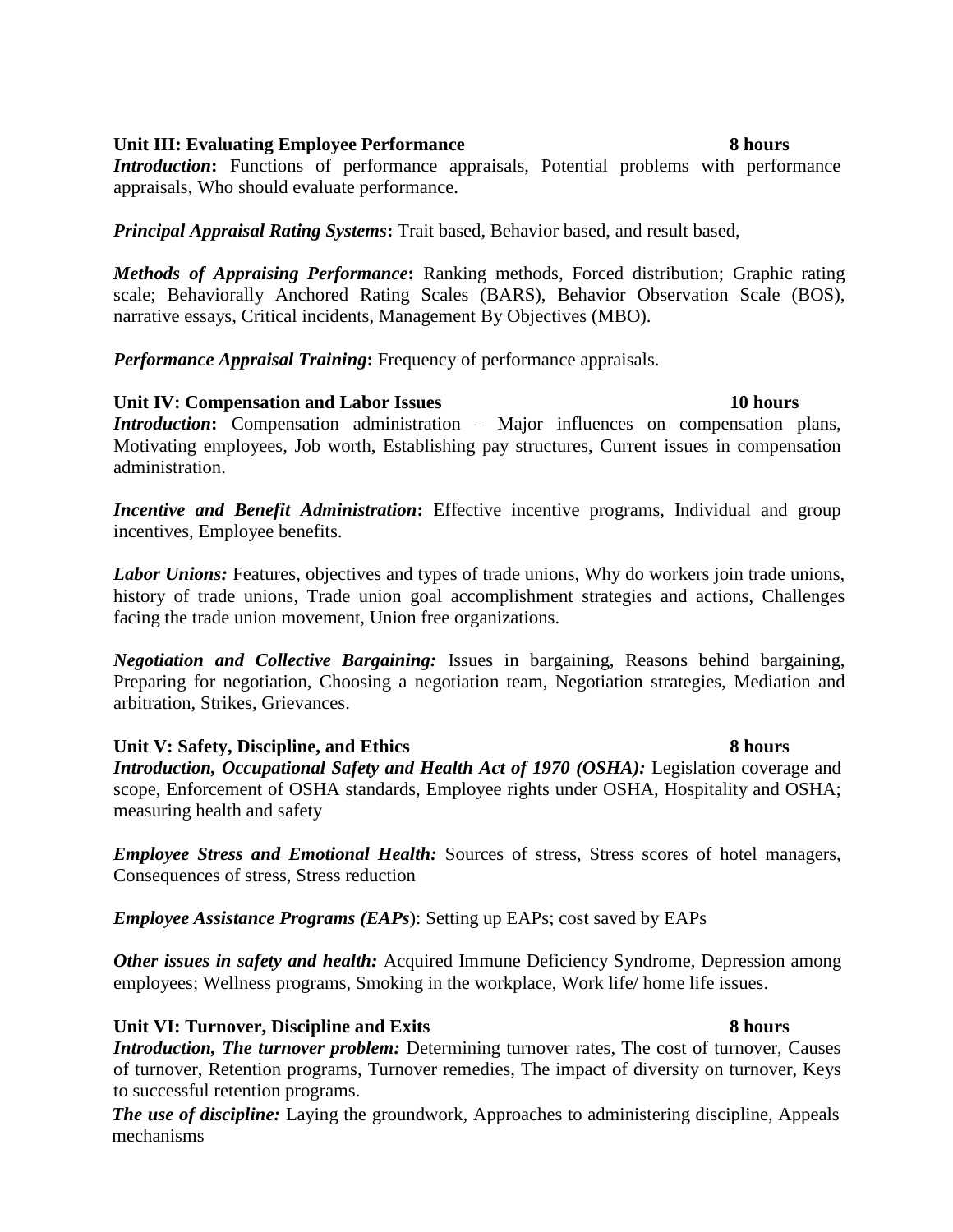**Discharge, a last resort:** Wrongful discharge, Employment at wills, Public policy, Discharge interviews

*Exit Interviews:* Guidelines for conducting exit interviews, What should you say on an exit interview

#### **Basic Texts**

Woods, R. H. *Managing Hospitality Human Resources*: USA: Educational Institute, American Hotel & Lodging Association.

- 1. R. Wayne Mondy, *Human Resource Management*: New Delhi: Pearson Publication.
- 2. Durai, P. *Human Resource Management:* New Delhi: Pearson Publication.
- 3. Dessler, G. *Human Resource Management*: Prentice Hall.
- 4. Agrawal, G. R. *Dynamic of Human Resource Management in Nepal*. Kathmandu: K. K Publisher and Distributors.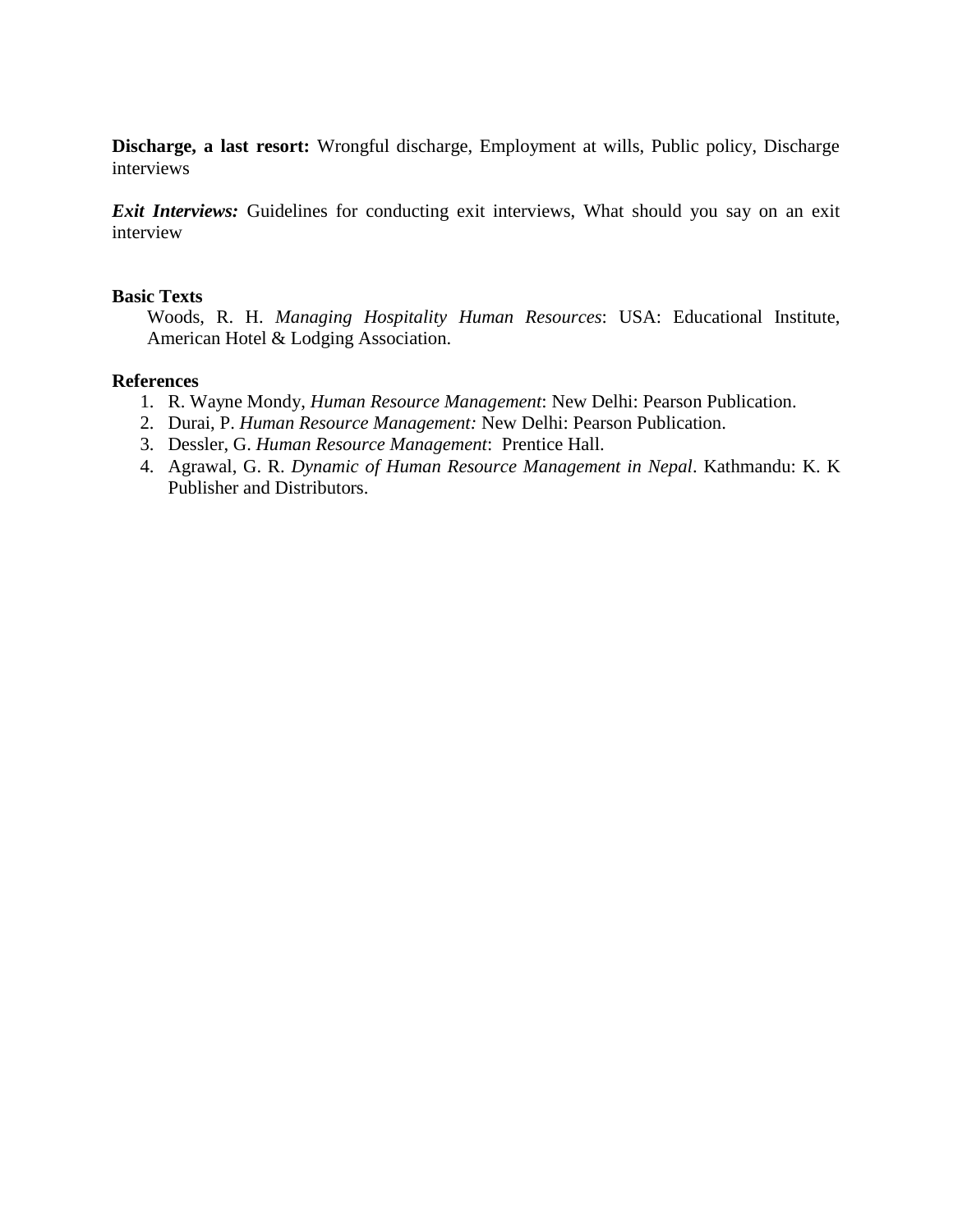### **ECO 105 Tourism Economics** BHM, Third Year, Sixth Semester

#### **Course Objectives**

The course will provide students an understanding as to what constitutes a good economic way of thinking in general and tourism and hospitality industry in particular. This course envisages this thought process grounded in the understanding of the use of several economic concepts, models and theories. Drawing on issues in both microeconomics and macroeconomics, fundamental principles and applications are shown to transcend particular examples and allow the field to be seen as a coherent, unified whole.

#### **Course Description**

The course will provide a thorough and systematic understanding of economic concepts, models, theories and their applications particularly useful to tourism and hospitality industry students. Starting with the basic information of what economics studies about, the course will broaden its horizon to incorporate tourism demand and supply functions and their influencing variables.

### **Course Outcomes**

By the end of this course, the students will be able to:

- understand how demand and supply interact in tourism and hospitality market structures to determine price and quantity of a goods and services produced;
- understand the links between tourist behavior and the economic aspects of demand and their influencing variables;
- apply economic reasoning to individual and firm behavior in tourism and hospitality market;
- understand the links between production and other costs and the economic aspects of supply and their influencing factors in tourism and hospitality market;
- understand the major characteristics of different market structures and the implications for the behavior of the firm;
- understand impact of tourism and hospitality market and its impact on national economy including investment decisions.

### **Course Contents**

#### **Unit I: Introduction 4 hours**

Concept and scope of economics, Concept of tourism economics, Micro and Macroeconomic concepts, Uses and limitations, A brief concept of tourism industry of Nepal, Its importance and challenges for development.

### **Unit II: Resources in Tourism and Hospitality 3 hours**

Free and scarce resources in tourism and hospitality industry and their uses, Controlling and rewarding resources use, Interrelationship between tourism and other sectors of the economy.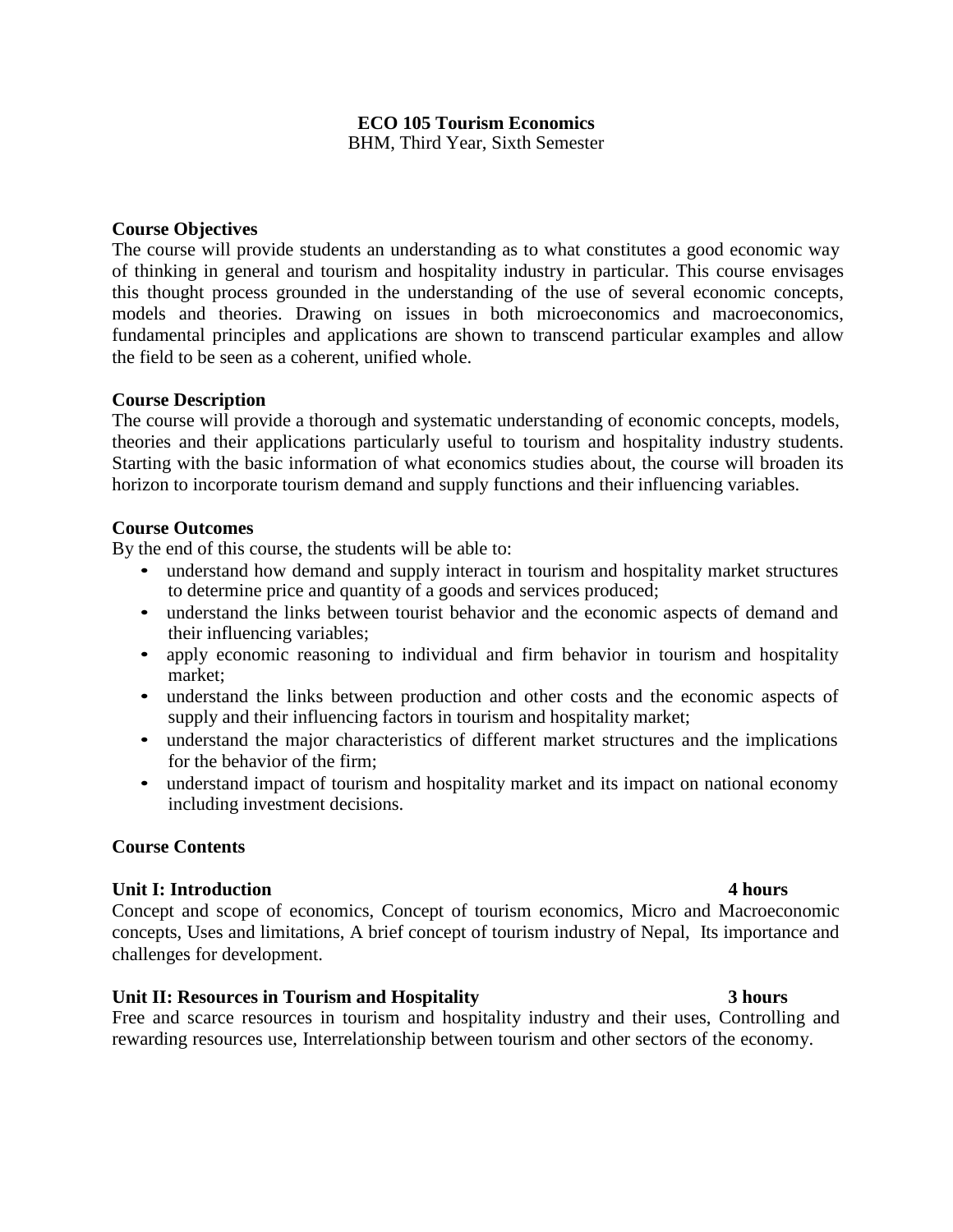#### **Unit III: Economics of Tourism Demand 8 hours**

Concept of tourism products, Products and buyers' objectives in tourism, Tourism demand schedule and demand, curve and Law of Demand, Types of variables influencing and constraining tourism demand, Levels of choices of tourists affecting tourism demand; Movement along the demand curve versus Shift in demand curve, Elasticity and their influence in tourism demand: price, income and cross elasticity of demand.

### **Unit IV: Supply Side Economics 4 hours**

Concept of supply of tourism products, Tourism supply schedule, Curve and Law of Supply, Factors affecting the supply of tourism products, Movement along the supply curve versus shift in supply curve, Factors influencing shift in supply curves, Elasticity of supply and its determinants, Equilibrium in the tourism and hospitality market.

### **Unit V: Production, Costs and Revenue in Tourism and Hospitality 8 hours**

Meaning of production, Meaning and Characteristics of factors of production, Concept of Production Function, Total, Average and Marginal Products, Law of variable proportions, Meaning of costs, Various concepts of costs: Money costs, Explicit and Implicit costs, Opportunity costs, and Accounting and Economic costs, Short run costs and their curves: Total costs, Average costs and Marginal costs and their graphical explanations, Concept of U-shaped AC curve, Long run costs and their curves: Long run average cost curves, Long run marginal cost curve, Economies and diseconomies of scale, Total, Average and Marginal revenues and their curves, Revenue under perfect and imperfect competitions.

### **Unit VI: Market Structure in Tourism and Hospitality 6 hours**

Meaning and characteristics of perfect competition, Equilibrium price and quantity in the market with perfect competition, Shortage and surplus, Individual firm's demand curve from market demand curve in a perfectly competitive market,; Concept of Monopoly market, Reasons why monopoly arises, Price setting by a monopolist in tourism and hospitality industry, Price discrimination in monopoly market, Price determination in imperfect market.

### **Unit VII: National Income and Tourism and Hospitality 4 hours**

Various concepts of National Income; Measurement of national income: expenditure method, income method and product method, Difficulties in the measurement of national income.

### **Unit VIII: Impact of Tourism and Hospitality on National Economy 4 hours**

Importance of the impact of tourism and hospitality on national economy, Multiplier effects of tourism: employment and income multipliers, Inflation and its causes, Impact of tourism on Gross Domestic Products (GDP), on employment, on economic growth, Balance of payment and exchange rate.

### **Unit IX: Un-priced Values and Externalities 2 hours**

Tourists' values, Total value of public and non-tradable goods in tourism, Externalities, Cost benefit analysis for travel and tourism.